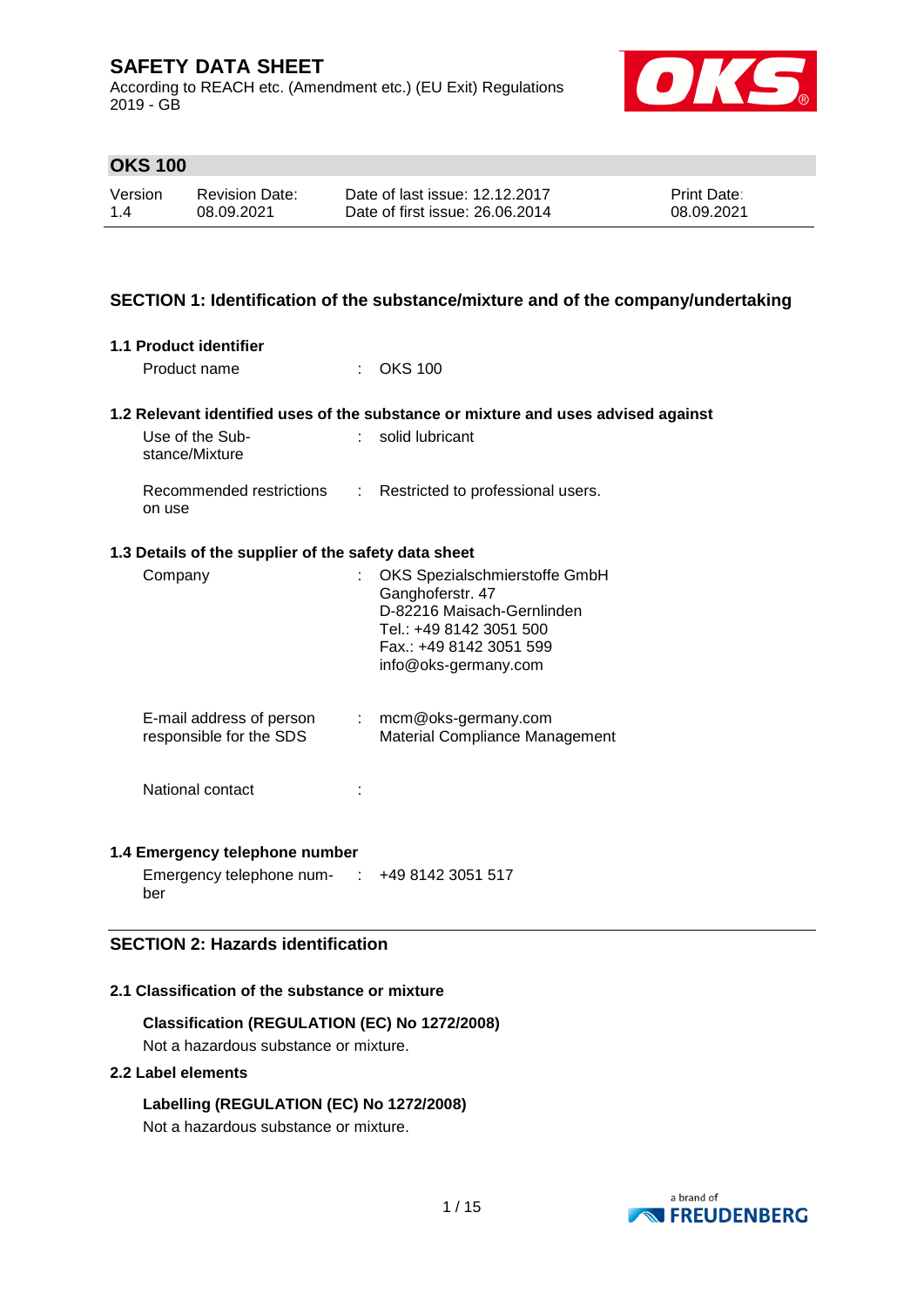According to REACH etc. (Amendment etc.) (EU Exit) Regulations 2019 - GB



## **OKS 100**

| Version | <b>Revision Date:</b> | Date of last issue: 12.12.2017  | <b>Print Date:</b> |
|---------|-----------------------|---------------------------------|--------------------|
| 1.4     | 08.09.2021            | Date of first issue: 26,06,2014 | 08.09.2021         |

### **2.3 Other hazards**

This substance/mixture contains no components considered to be either persistent, bioaccumulative and toxic (PBT), or very persistent and very bioaccumulative (vPvB) at levels of 0.1% or higher.

## **SECTION 3: Composition/information on ingredients**

### **3.1 Substances**

Chemical nature : Molybdenum disulfide

### **Components**

### **Components**

| Chemical name                                | CAS-No.<br>EC-No.          | Classification | specific concen-<br>tration limit | Concentration<br>(% w/w) |
|----------------------------------------------|----------------------------|----------------|-----------------------------------|--------------------------|
|                                              | Index-No.                  |                | M-Factor<br><b>Notes</b>          |                          |
|                                              | <b>Registration number</b> |                |                                   |                          |
| Substances with a workplace exposure limit : |                            |                |                                   |                          |
| molybdenum disul-                            | 1317-33-5                  | Not classified |                                   | $>= 90 - 5 = 100$        |
| phide                                        | 215-263-9                  |                |                                   |                          |
|                                              |                            |                |                                   |                          |
|                                              |                            |                |                                   |                          |

For explanation of abbreviations see section 16.

### **SECTION 4: First aid measures**

### **4.1 Description of first aid measures**

| If inhaled              |                               | Remove person to fresh air. If signs/symptoms continue, get<br>medical attention.<br>Keep patient warm and at rest.<br>If breathing is irregular or stopped, administer artificial respira-<br>tion. |
|-------------------------|-------------------------------|------------------------------------------------------------------------------------------------------------------------------------------------------------------------------------------------------|
| In case of skin contact |                               | Remove contaminated clothing. If irritation develops, get med-<br>ical attention.<br>In case of contact, immediately flush skin with plenty of water.                                                |
| In case of eye contact  |                               | Rinse immediately with plenty of water, also under the eyelids,<br>for at least 10 minutes.<br>If eye irritation persists, consult a specialist.                                                     |
| If swallowed            | $\mathcal{F}_{\mathcal{A}}$ . | Move the victim to fresh air.                                                                                                                                                                        |

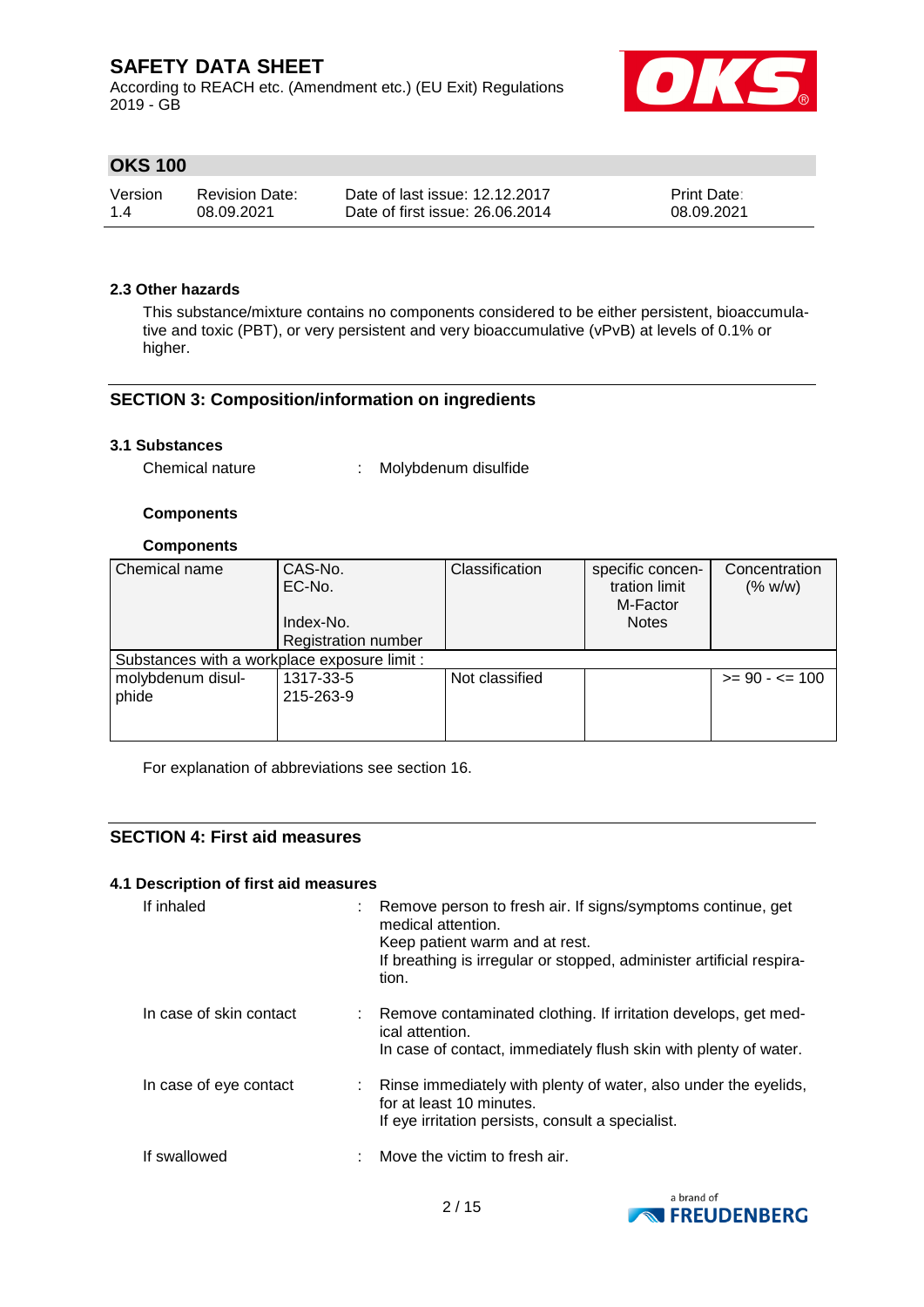According to REACH etc. (Amendment etc.) (EU Exit) Regulations 2019 - GB



## **OKS 100**

| Version | <b>Revision Date:</b> | Date of last issue: 12.12.2017  | <b>Print Date:</b> |
|---------|-----------------------|---------------------------------|--------------------|
| 1.4     | 08.09.2021            | Date of first issue: 26,06,2014 | 08.09.2021         |

Do not induce vomiting without medical advice. Rinse mouth with water.

| 4.2 Most important symptoms and effects, both acute and delayed |  |  |  |  |
|-----------------------------------------------------------------|--|--|--|--|
|-----------------------------------------------------------------|--|--|--|--|

| No information available.<br>Symptoms |
|---------------------------------------|
|---------------------------------------|

Risks : None known.

### **4.3 Indication of any immediate medical attention and special treatment needed**

| Treatment |  | No information available. |
|-----------|--|---------------------------|
|-----------|--|---------------------------|

### **SECTION 5: Firefighting measures**

| 5.1 Extinguishing media                                   |   |                                                                                                                                                                         |
|-----------------------------------------------------------|---|-------------------------------------------------------------------------------------------------------------------------------------------------------------------------|
| Suitable extinguishing media                              | ÷ | Use water spray, alcohol-resistant foam, dry chemical or car-<br>bon dioxide.                                                                                           |
| Unsuitable extinguishing<br>media                         |   | : High volume water jet                                                                                                                                                 |
| 5.2 Special hazards arising from the substance or mixture |   |                                                                                                                                                                         |
| Hazardous combustion prod- : Sulphur oxides<br>ucts       |   | Metal oxides                                                                                                                                                            |
| 5.3 Advice for firefighters                               |   |                                                                                                                                                                         |
| Special protective equipment :<br>for firefighters        |   | In the event of fire, wear self-contained breathing apparatus.<br>Use personal protective equipment. Exposure to decomposi-<br>tion products may be a hazard to health. |
| Further information                                       |   | Standard procedure for chemical fires.<br>Cool containers/tanks with water spray.                                                                                       |

### **SECTION 6: Accidental release measures**

#### **6.1 Personal precautions, protective equipment and emergency procedures**

| Personal precautions | : Evacuate personnel to safe areas.<br>Keep people away from and upwind of spill/leak.                                                  |
|----------------------|-----------------------------------------------------------------------------------------------------------------------------------------|
|                      | Use the indicated respiratory protection if the occupational<br>exposure limit is exceeded and/or in case of product release<br>(dust). |
|                      | Avoid dust formation.                                                                                                                   |

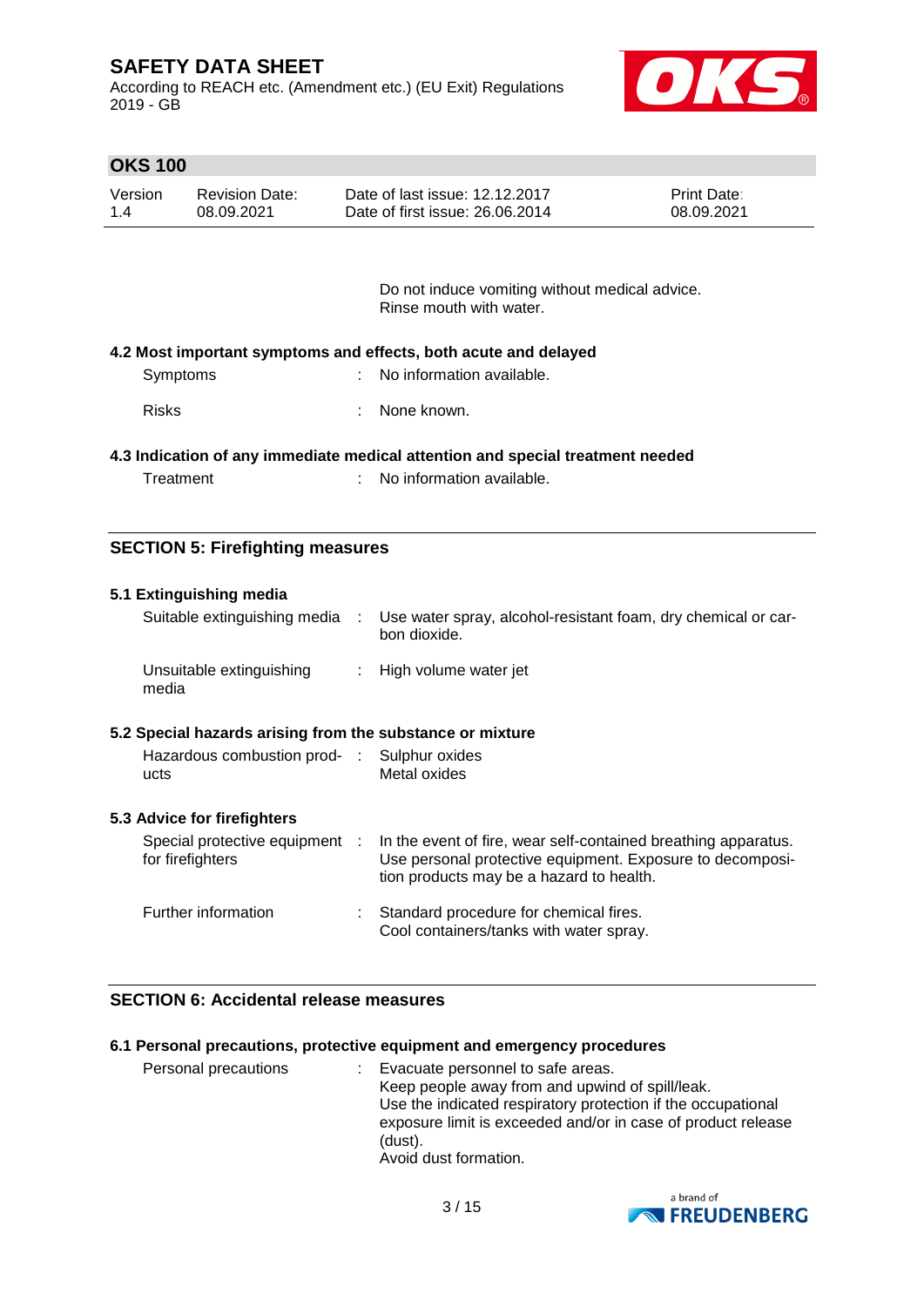According to REACH etc. (Amendment etc.) (EU Exit) Regulations 2019 - GB



## **OKS 100**

| Version | <b>Revision Date:</b> | Date of last issue: 12.12.2017  | <b>Print Date:</b> |
|---------|-----------------------|---------------------------------|--------------------|
| 1.4     | 08.09.2021            | Date of first issue: 26,06,2014 | 08.09.2021         |

Avoid breathing dust. Refer to protective measures listed in sections 7 and 8.

### **6.2 Environmental precautions**

Environmental precautions : Try to prevent the material from entering drains or water courses. Prevent further leakage or spillage. Local authorities should be advised if significant spillages cannot be contained.

### **6.3 Methods and material for containment and cleaning up**

| Methods for cleaning up | : Clean up promptly by sweeping or vacuum.<br>Keep in suitable, closed containers for disposal. |
|-------------------------|-------------------------------------------------------------------------------------------------|
|                         | Avoid dispersal of dust in the air (i.e., clearing dust surfaces<br>with compressed air).       |

### **6.4 Reference to other sections**

For personal protection see section 8.

## **SECTION 7: Handling and storage**

| 7.1 Precautions for safe handling                                          |                                                                                                                                                                                                                                                                                                                                                                                                                                                                                                                            |
|----------------------------------------------------------------------------|----------------------------------------------------------------------------------------------------------------------------------------------------------------------------------------------------------------------------------------------------------------------------------------------------------------------------------------------------------------------------------------------------------------------------------------------------------------------------------------------------------------------------|
| Advice on safe handling                                                    | Do not use in areas without adequate ventilation.<br>Do not breathe vapours/dust.<br>In case of insufficient ventilation, wear suitable respiratory<br>equipment.<br>For personal protection see section 8.<br>Smoking, eating and drinking should be prohibited in the ap-<br>plication area.<br>Wash hands and face before breaks and immediately after<br>handling the product.<br>Ensure all equipment is electrically grounded before beginning<br>transfer operations.<br>Avoid dust accumulation in enclosed space. |
| Advice on protection against : Avoid dust formation.<br>fire and explosion |                                                                                                                                                                                                                                                                                                                                                                                                                                                                                                                            |
| Hygiene measures                                                           | Wash face, hands and any exposed skin thoroughly after<br>handling.                                                                                                                                                                                                                                                                                                                                                                                                                                                        |

### **7.2 Conditions for safe storage, including any incompatibilities**

| Requirements for storage | Store in original container. Keep container closed when not in |
|--------------------------|----------------------------------------------------------------|
| areas and containers     | use. Keep in a dry, cool and well-ventilated place. Containers |
|                          | which are opened must be carefully resealed and kept upright   |

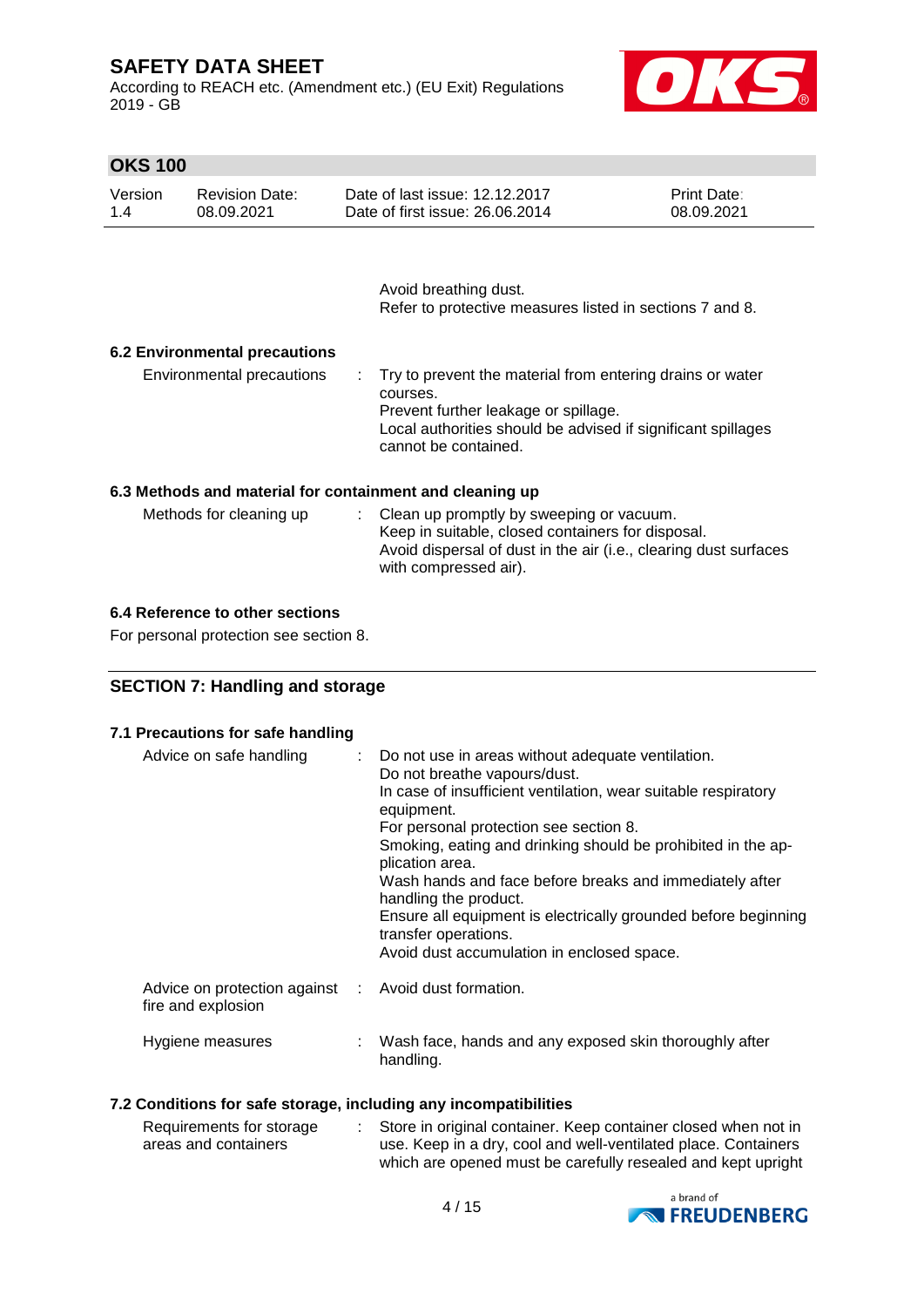According to REACH etc. (Amendment etc.) (EU Exit) Regulations 2019 - GB



## **OKS 100**

| Version | <b>Revision Date:</b> | Date of last issue: 12.12.2017  | <b>Print Date:</b> |
|---------|-----------------------|---------------------------------|--------------------|
| 1.4     | 08.09.2021            | Date of first issue: 26,06,2014 | 08.09.2021         |

to prevent leakage. Electrical installations / working materials must comply with the technological safety standards. Store in accordance with the particular national regulations. Keep in properly labelled containers.

### **7.3 Specific end use(s)**

Specific use(s) : Specific instructions for handling, not required.

### **SECTION 8: Exposure controls/personal protection**

### **8.1 Control parameters**

### **Occupational Exposure Limits**

| Components     | CAS-No.   | Value type (Form | Control parameters | <b>Basis</b>       |
|----------------|-----------|------------------|--------------------|--------------------|
|                |           | of exposure)     |                    |                    |
| molybdenum di- | 1317-33-5 | TWA              | 10 mg/m $3$        | GB EH40            |
| sulphide       |           |                  | (Molybdenum)       | $(2005 - 04 - 06)$ |
|                |           | <b>STEL</b>      | $20 \text{ mg/m}$  | GB EH40            |
|                |           |                  | (Molybdenum)       | $(2005 - 04 - 06)$ |

#### **8.2 Exposure controls**

### **Engineering measures**

#### Local exhaust

Ensure that dust-handling systems (such as exhaust ducts, dust collectors, vessels, and processing equipment) are designed in a manner to prevent the escape of dust into the work area (i.e., there is no leakage from the equipment).

| Personal protective equipment                                         |                                                                                                                                                                                                                                                                                                                                                                              |
|-----------------------------------------------------------------------|------------------------------------------------------------------------------------------------------------------------------------------------------------------------------------------------------------------------------------------------------------------------------------------------------------------------------------------------------------------------------|
| Eye protection                                                        | Safety glasses with side-shields                                                                                                                                                                                                                                                                                                                                             |
| Hand protection<br>Material<br>Break through time<br>Protective index | Nitrile rubber<br>$:$ > 10 min<br>Class 1                                                                                                                                                                                                                                                                                                                                    |
| Remarks                                                               | For prolonged or repeated contact use protective gloves. The<br>break through time depends amongst other things on the<br>material, the thickness and the type of glove and therefore<br>has to be measured for each case.<br>The selected protective gloves have to satisfy the specifica-<br>tions of Regulation (EU) 2016/425 and the standard EN 374<br>derived from it. |
| Respiratory protection                                                | Use the indicated respiratory protection if the occupational<br>exposure limit is exceeded and/or in case of product release                                                                                                                                                                                                                                                 |

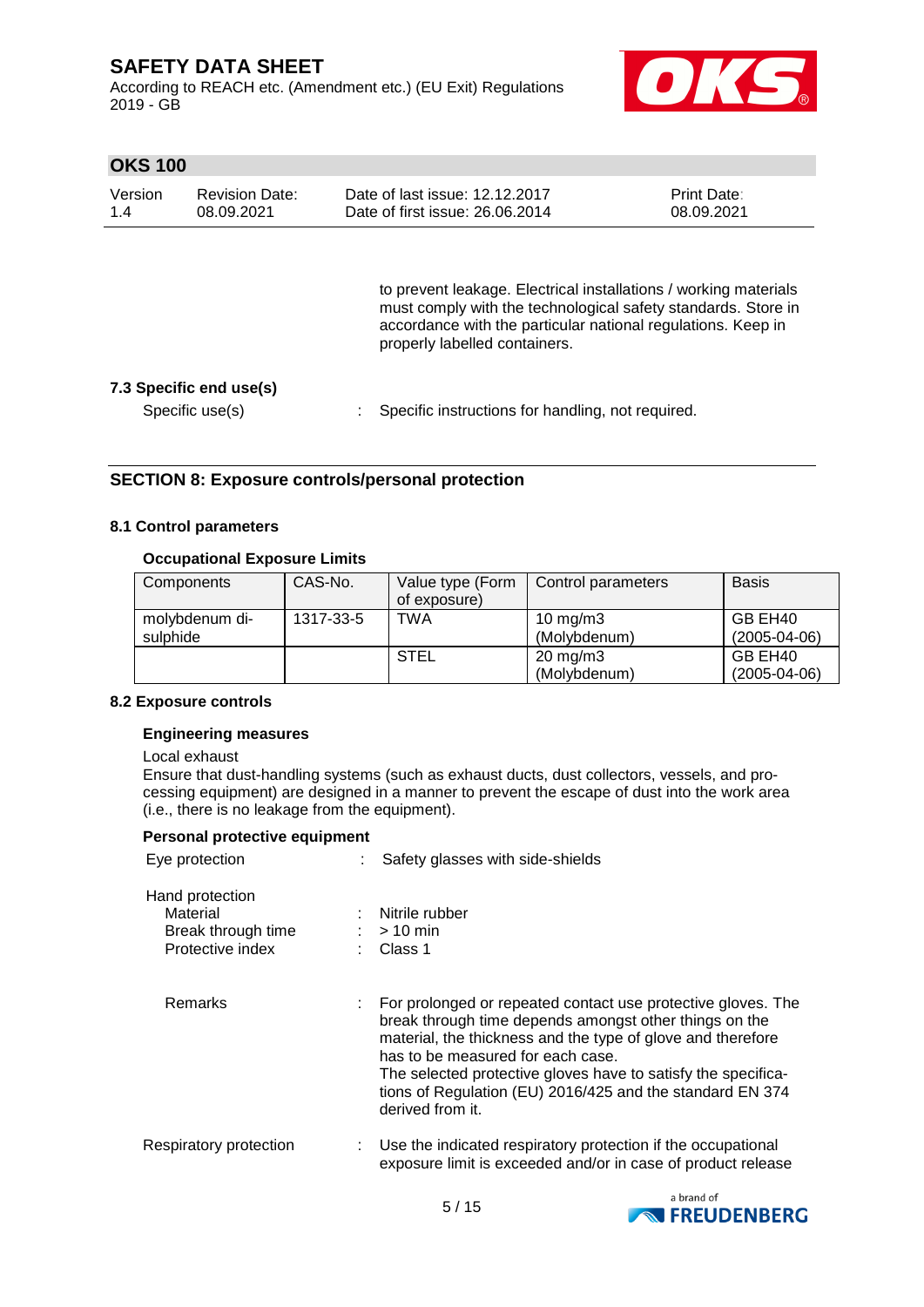According to REACH etc. (Amendment etc.) (EU Exit) Regulations 2019 - GB



## **OKS 100**

| Version<br>1.4 | <b>Revision Date:</b><br>08.09.2021 | Date of last issue: 12.12.2017<br>Date of first issue: 26,06,2014                                                                                                                                                                                                                                             | <b>Print Date:</b><br>08.09.2021 |
|----------------|-------------------------------------|---------------------------------------------------------------------------------------------------------------------------------------------------------------------------------------------------------------------------------------------------------------------------------------------------------------|----------------------------------|
|                |                                     |                                                                                                                                                                                                                                                                                                               |                                  |
|                |                                     | (dust).                                                                                                                                                                                                                                                                                                       |                                  |
|                | Filter type                         | P <sub>2</sub> filter                                                                                                                                                                                                                                                                                         |                                  |
|                | Protective measures                 | The type of protective equipment must be selected according<br>to the concentration and amount of the dangerous substance<br>at the specific workplace.<br>Choose body protection in relation to its type, to the concen-<br>tration and amount of dangerous substances, and to the spe-<br>cific work-place. |                                  |

## **SECTION 9: Physical and chemical properties**

| Appearance                                                              |    | powder                                                        |
|-------------------------------------------------------------------------|----|---------------------------------------------------------------|
| Colour                                                                  |    | grey                                                          |
| Odour                                                                   |    | odourless                                                     |
| <b>Odour Threshold</b>                                                  |    | No data available                                             |
| pH                                                                      | ÷. | Not applicable<br>substance/mixture is non-soluble (in water) |
| Melting point/range                                                     | ÷. | 1,185 °C                                                      |
| Boiling point/boiling range                                             |    | No data available                                             |
| Flash point                                                             | ÷  | Not applicable                                                |
| Evaporation rate                                                        |    | No data available                                             |
| Flammability (solid, gas)                                               | ÷  | Will not burn                                                 |
| Upper explosion limit / Upper : No data available<br>flammability limit |    |                                                               |
| Lower explosion limit / Lower : 250,000 mg/m3<br>flammability limit     |    |                                                               |
| Vapour pressure                                                         | ÷  | < $0.001$ hPa (20 °C)                                         |
| Relative vapour density                                                 | ÷  | No data available                                             |

### **9.1 Information on basic physical and chemical properties**

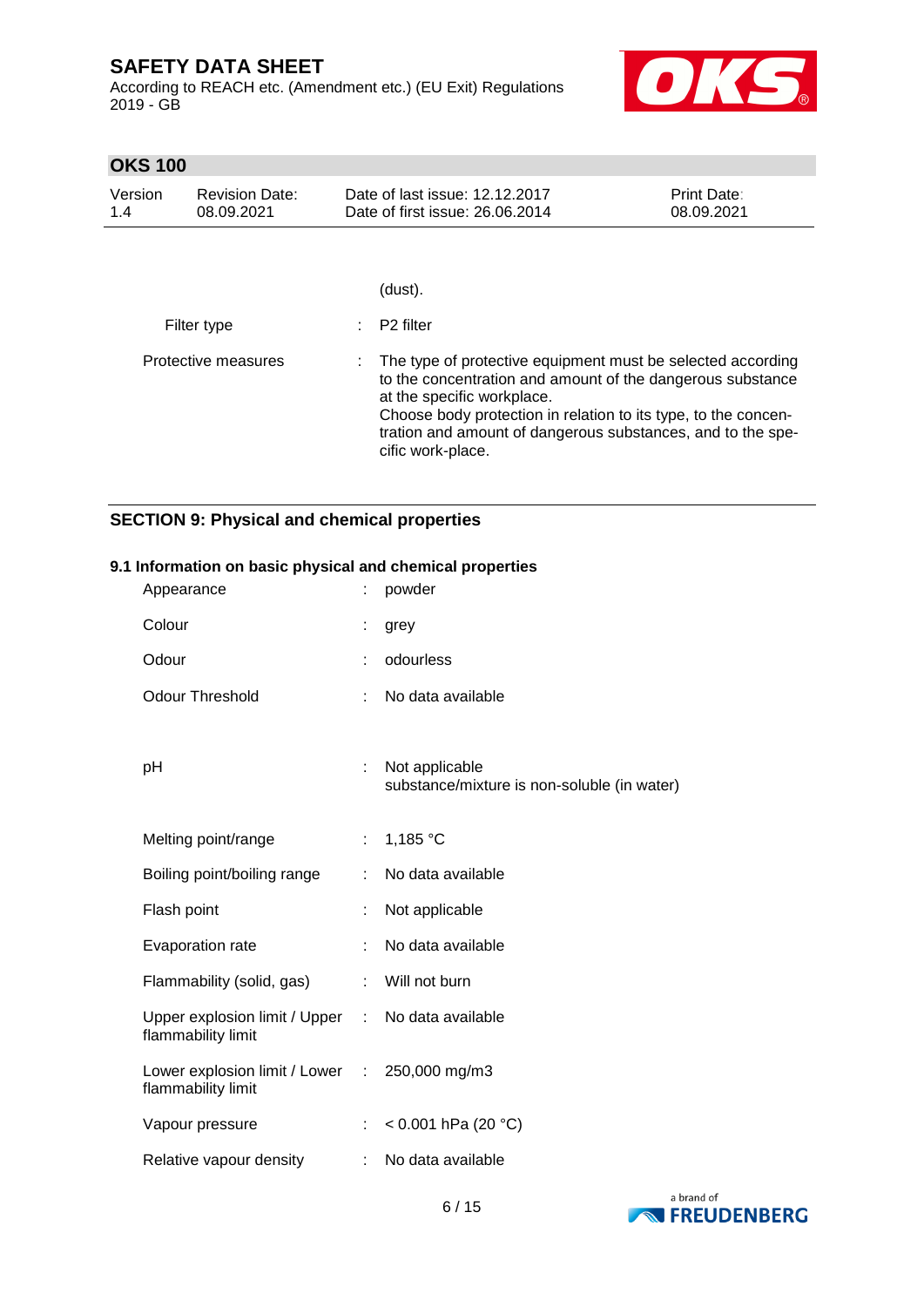According to REACH etc. (Amendment etc.) (EU Exit) Regulations 2019 - GB



## **OKS 100**

| Version | Revision Date: | Date of last issue: 12.12.2017  | <b>Print Date:</b> |
|---------|----------------|---------------------------------|--------------------|
| 1.4     | 08.09.2021     | Date of first issue: 26,06,2014 | 08.09.2021         |

| Density                                    |    | 4.80 g/cm3<br>(20 °C) |
|--------------------------------------------|----|-----------------------|
| <b>Bulk density</b>                        | t. | 400 - 1,400 kg/m3     |
| Solubility(ies)<br>Water solubility        | ÷  | insoluble             |
| Solubility in other solvents               | t. | No data available     |
| Partition coefficient: n-<br>octanol/water | t. | No data available     |
| Auto-ignition temperature                  |    | : 520 °C              |
| Decomposition temperature                  | t. | No data available     |
| Viscosity<br>Viscosity, dynamic            | t. | No data available     |
| Viscosity, kinematic                       | t. | No data available     |
| <b>Explosive properties</b>                | ÷  | Not explosive         |
| Oxidizing properties                       |    | No data available     |
| 9.2 Other information                      |    |                       |
| Sublimation point                          | ÷  | No data available     |
| Self-ignition                              |    | No data available     |

### **SECTION 10: Stability and reactivity**

### **10.1 Reactivity**

No hazards to be specially mentioned.

### **10.2 Chemical stability**

Stable under normal conditions.

#### **10.3 Possibility of hazardous reactions**

Hazardous reactions : Dust can form an explosive mixture in air.

### **10.4 Conditions to avoid**

Conditions to avoid : Heat, flames and sparks.

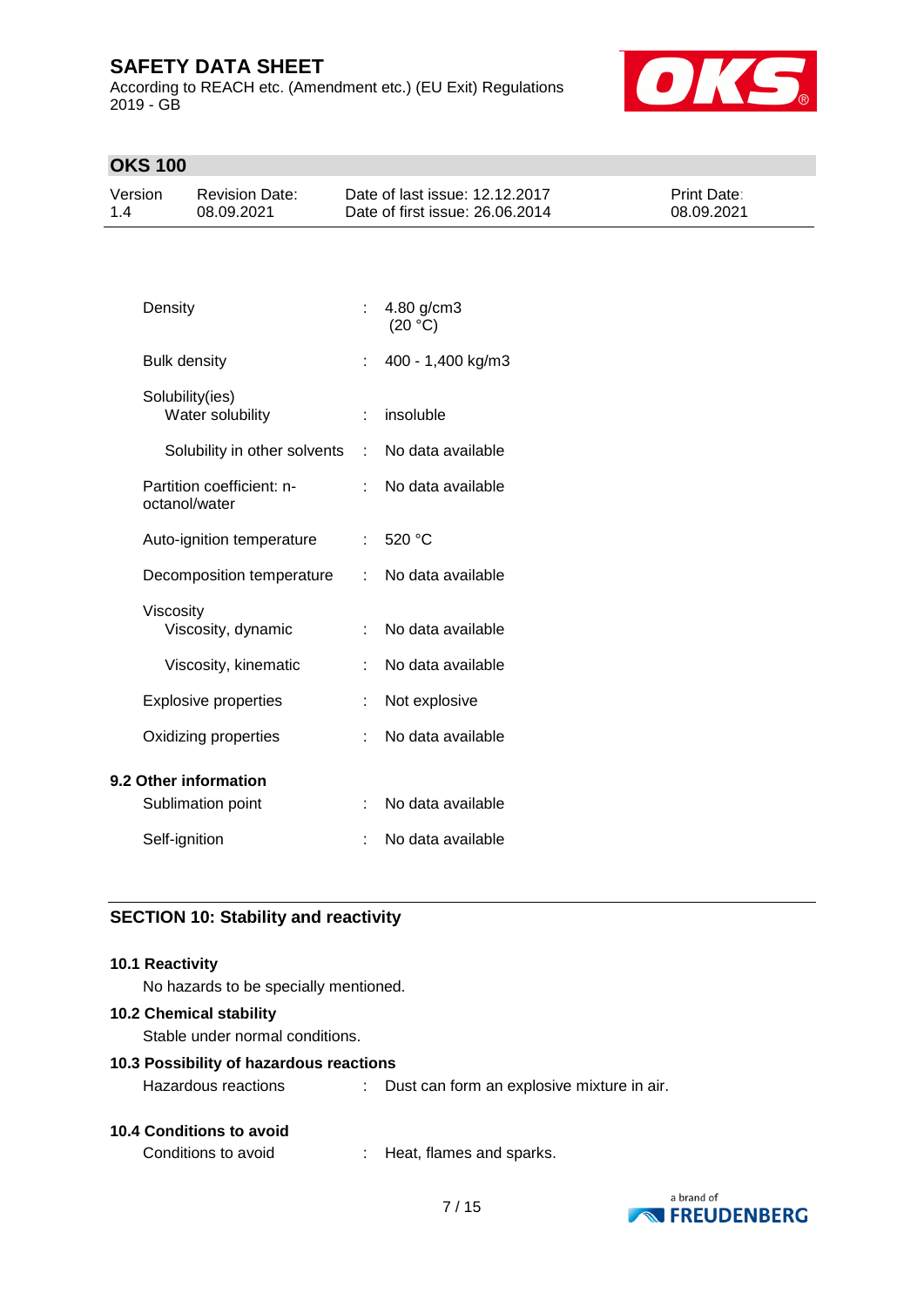According to REACH etc. (Amendment etc.) (EU Exit) Regulations 2019 - GB



## **OKS 100**

| Version | <b>Revision Date:</b> | Date of last issue: 12.12.2017  | <b>Print Date:</b> |
|---------|-----------------------|---------------------------------|--------------------|
| 1.4     | 08.09.2021            | Date of first issue: 26,06,2014 | 08.09.2021         |

### **10.5 Incompatible materials**

Materials to avoid : No materials to be especially mentioned.

## **10.6 Hazardous decomposition products**

No decomposition if stored and applied as directed.

## **SECTION 11: Toxicological information**

### **11.1 Information on toxicological effects**

| <b>Acute toxicity</b>             |    |                                                                                                                                                    |
|-----------------------------------|----|----------------------------------------------------------------------------------------------------------------------------------------------------|
| <b>Product:</b>                   |    |                                                                                                                                                    |
| Acute oral toxicity               | t. | Remarks: This information is not available.                                                                                                        |
| Acute inhalation toxicity         | t. | Symptoms: Inhalation may provoke the following symptoms:,<br>Respiratory disorder, Dust may cause sore throat and pains in<br>the lungs and chest. |
| Acute dermal toxicity             |    | Remarks: This information is not available.                                                                                                        |
| <b>Components:</b>                |    |                                                                                                                                                    |
| molybdenum disulphide:            |    |                                                                                                                                                    |
| Acute oral toxicity               |    | : LD50 (Rat): $> 5,000$ mg/kg                                                                                                                      |
| Acute dermal toxicity             | ÷. | LD50 (Rat): $> 16,000$ mg/kg                                                                                                                       |
| <b>Skin corrosion/irritation</b>  |    |                                                                                                                                                    |
| <b>Product:</b>                   |    |                                                                                                                                                    |
| Remarks                           | ÷  | This information is not available.                                                                                                                 |
| <b>Components:</b>                |    |                                                                                                                                                    |
| molybdenum disulphide:            |    |                                                                                                                                                    |
| Assessment                        |    | No skin irritation                                                                                                                                 |
| Result                            |    | No skin irritation                                                                                                                                 |
| Serious eye damage/eye irritation |    |                                                                                                                                                    |
| <b>Product:</b>                   |    |                                                                                                                                                    |
| <b>Remarks</b>                    |    | Contact with eyes may cause irritation.                                                                                                            |

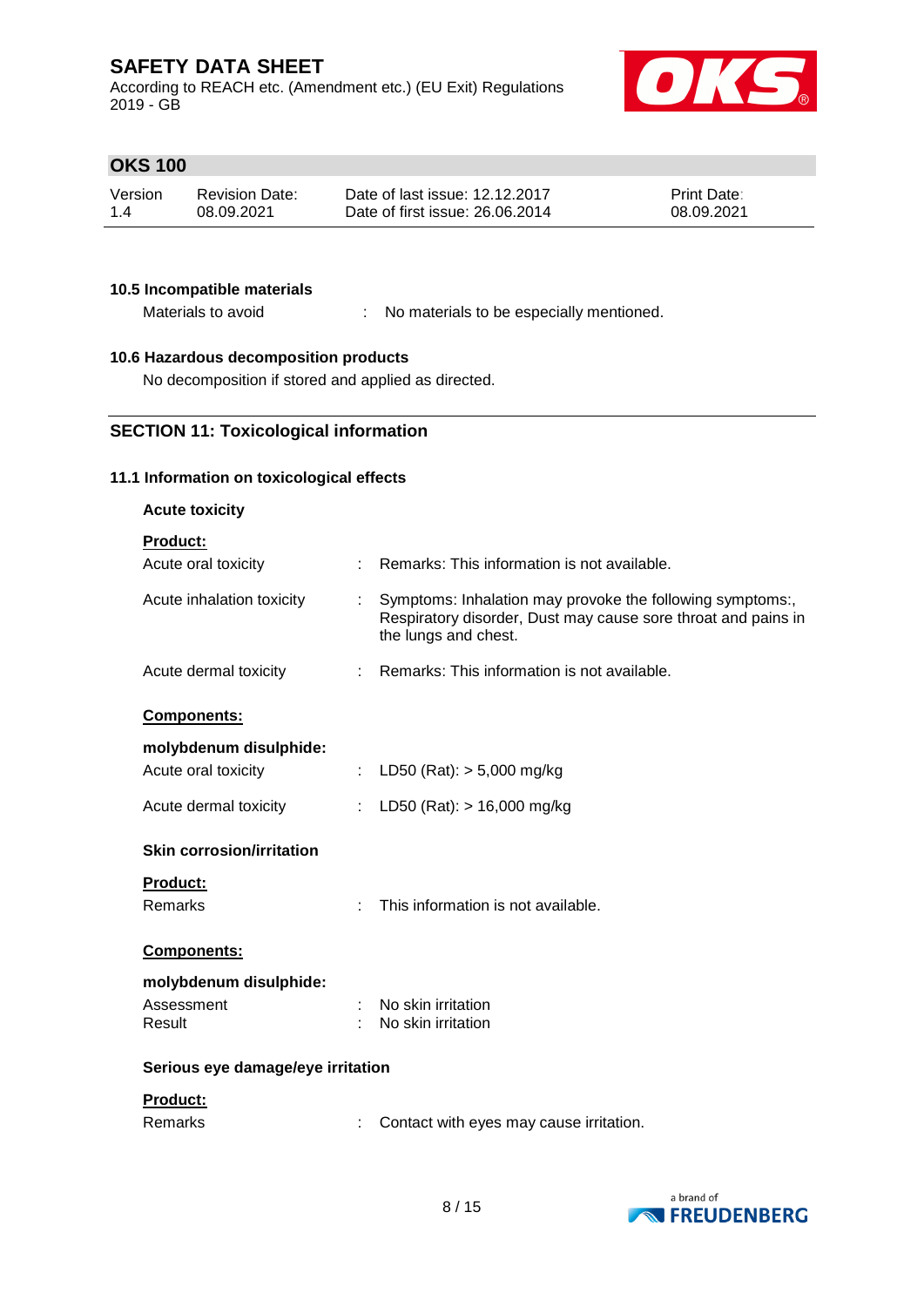According to REACH etc. (Amendment etc.) (EU Exit) Regulations 2019 - GB



# **OKS 100**

| Version | <b>Revision Date:</b> | Date of last issue: 12.12.2017  | <b>Print Date:</b> |
|---------|-----------------------|---------------------------------|--------------------|
| 1.4     | 08.09.2021            | Date of first issue: 26,06,2014 | 08.09.2021         |

## **Components:**

| molybdenum disulphide:            |    |                                                                                  |
|-----------------------------------|----|----------------------------------------------------------------------------------|
| Assessment<br>Result              |    | : No eye irritation<br>No eye irritation                                         |
| Respiratory or skin sensitisation |    |                                                                                  |
| <b>Product:</b>                   |    |                                                                                  |
| <b>Remarks</b>                    |    | This information is not available.                                               |
| Components:                       |    |                                                                                  |
| molybdenum disulphide:            |    |                                                                                  |
| Assessment                        |    | Does not cause skin sensitisation.                                               |
| Result                            |    | Does not cause skin sensitisation.                                               |
| <b>Germ cell mutagenicity</b>     |    |                                                                                  |
| <b>Product:</b>                   |    |                                                                                  |
| Genotoxicity in vitro             |    | : Remarks: No data available                                                     |
| Genotoxicity in vivo              |    | : Remarks: No data available                                                     |
| Components:                       |    |                                                                                  |
| molybdenum disulphide:            |    |                                                                                  |
| sessment                          |    | Germ cell mutagenicity- As- : Animal testing did not show any mutagenic effects. |
|                                   |    |                                                                                  |
| Carcinogenicity                   |    |                                                                                  |
| <b>Product:</b>                   |    |                                                                                  |
| Remarks                           | t. | No data available                                                                |
| Components:                       |    |                                                                                  |
| molybdenum disulphide:            |    |                                                                                  |
| Carcinogenicity - Assess-<br>ment | ÷  | No evidence of carcinogenicity in animal studies.                                |
| <b>Reproductive toxicity</b>      |    |                                                                                  |
| Product:                          |    |                                                                                  |
| Effects on fertility              |    | Remarks: No data available                                                       |
|                                   |    |                                                                                  |

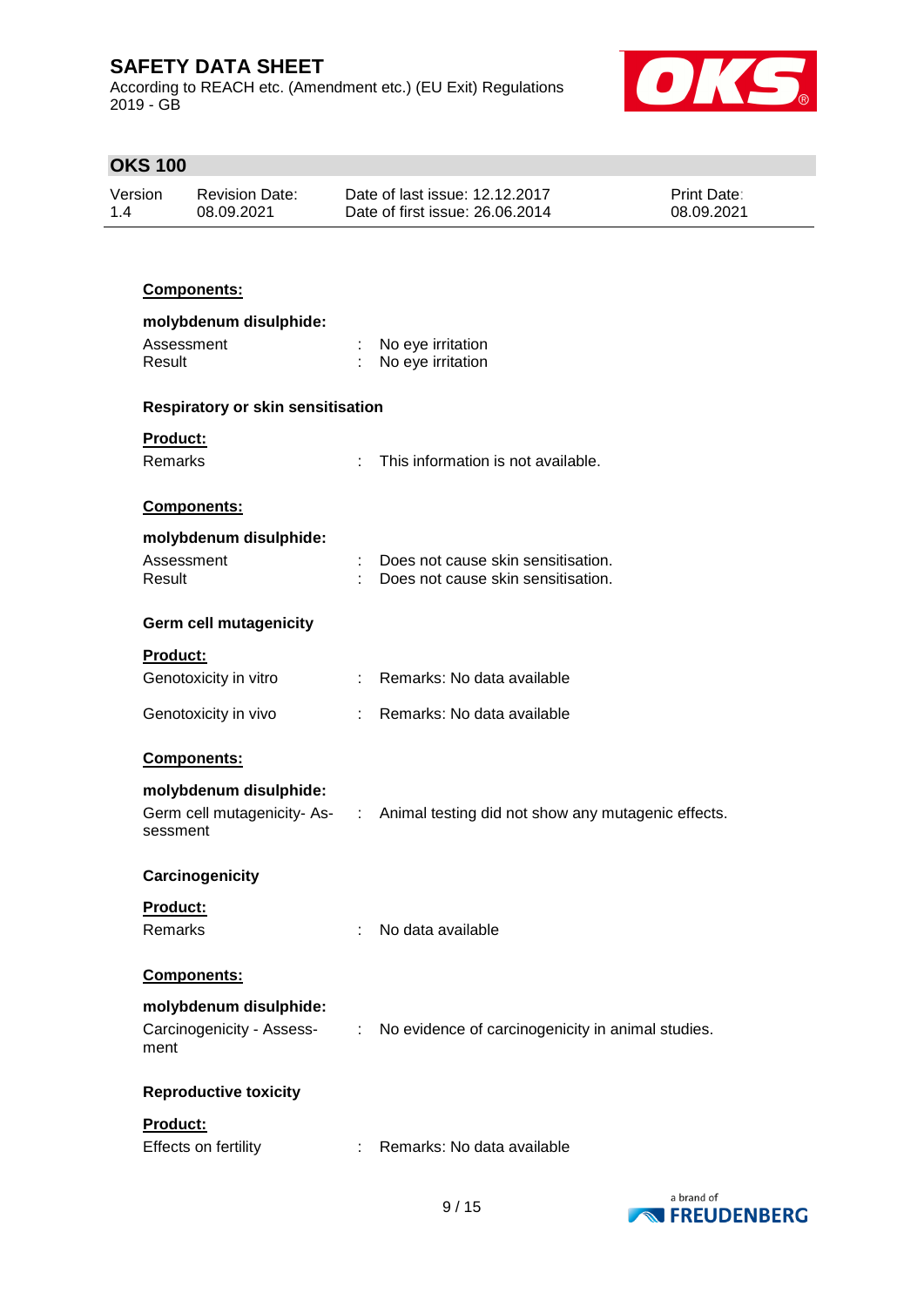According to REACH etc. (Amendment etc.) (EU Exit) Regulations 2019 - GB



# **OKS 100**

| Version<br>1.4 |                                   | <b>Revision Date:</b><br>08.09.2021 | Date of last issue: 12.12.2017<br>Date of first issue: 26.06.2014                                     | <b>Print Date:</b><br>08.09.2021 |
|----------------|-----------------------------------|-------------------------------------|-------------------------------------------------------------------------------------------------------|----------------------------------|
|                | ment                              | Effects on foetal develop-          | : Remarks: No data available                                                                          |                                  |
|                |                                   | <b>STOT - single exposure</b>       |                                                                                                       |                                  |
|                |                                   | Components:                         |                                                                                                       |                                  |
|                | Assessment                        | molybdenum disulphide:              | : The substance or mixture is not classified as specific target<br>organ toxicant, single exposure.   |                                  |
|                |                                   | <b>STOT - repeated exposure</b>     |                                                                                                       |                                  |
|                |                                   | Components:                         |                                                                                                       |                                  |
|                | Assessment                        | molybdenum disulphide:              | : The substance or mixture is not classified as specific target<br>organ toxicant, repeated exposure. |                                  |
|                |                                   | <b>Repeated dose toxicity</b>       |                                                                                                       |                                  |
|                | <b>Product:</b><br><b>Remarks</b> |                                     | This information is not available.                                                                    |                                  |
|                |                                   | <b>Aspiration toxicity</b>          |                                                                                                       |                                  |
|                | <b>Product:</b>                   | This information is not available.  |                                                                                                       |                                  |
|                |                                   | <b>Further information</b>          |                                                                                                       |                                  |
|                | Product:<br>Remarks               |                                     | Prolonged or repeated inhalation may cause damage to the<br>lungs.                                    |                                  |
|                |                                   | Components:                         |                                                                                                       |                                  |
|                | Remarks                           | molybdenum disulphide:              | Information given is based on data on the components and<br>the toxicology of similar products.       |                                  |

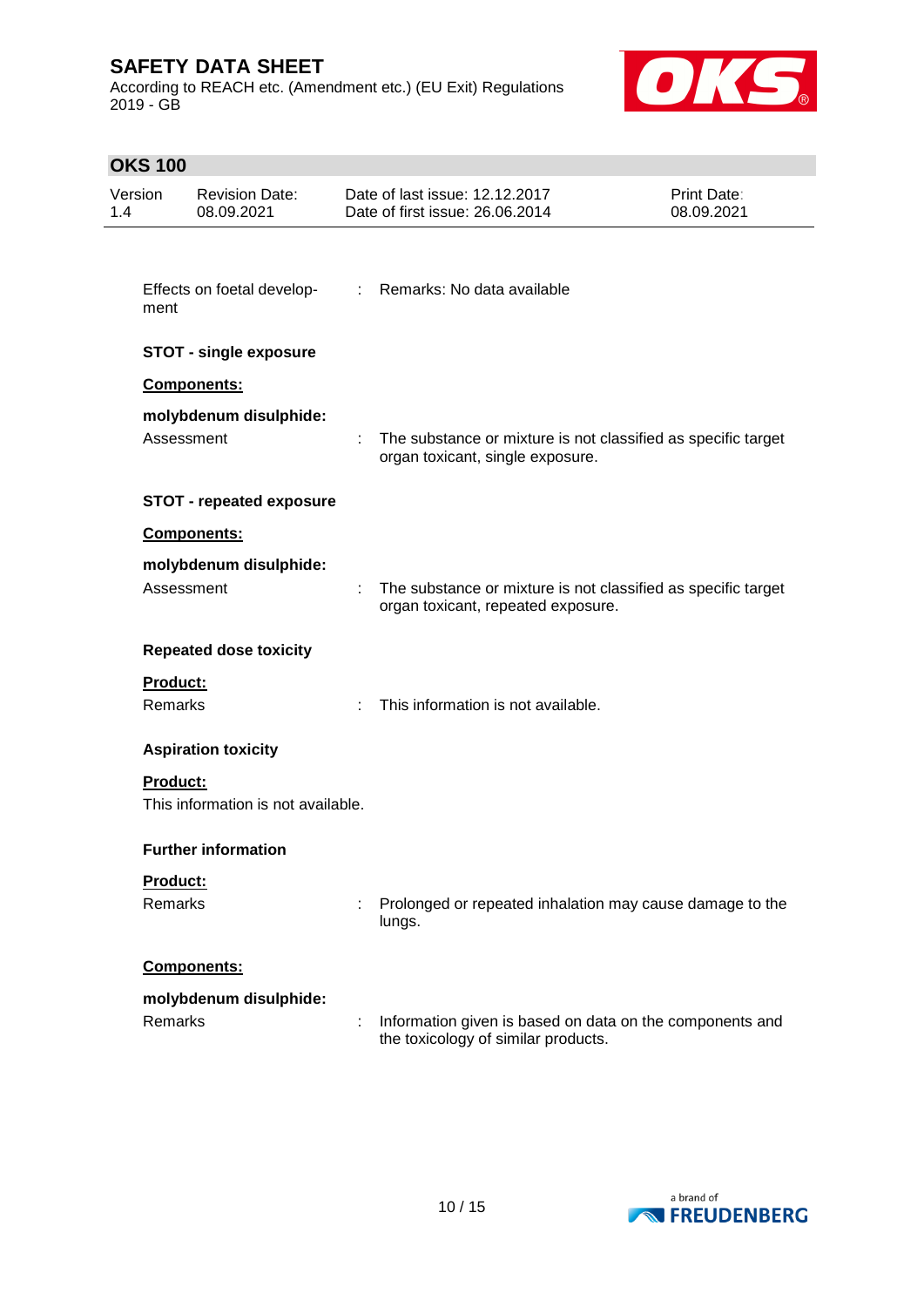According to REACH etc. (Amendment etc.) (EU Exit) Regulations 2019 - GB



## **OKS 100**

| Version | <b>Revision Date:</b> | Date of last issue: 12.12.2017  | <b>Print Date:</b> |
|---------|-----------------------|---------------------------------|--------------------|
| 1.4     | 08.09.2021            | Date of first issue: 26,06,2014 | 08.09.2021         |

## **SECTION 12: Ecological information**

### **12.1 Toxicity**

| <b>Product:</b>                                                                     |    |                                                                                            |
|-------------------------------------------------------------------------------------|----|--------------------------------------------------------------------------------------------|
| Toxicity to fish                                                                    |    | : Remarks: No data available                                                               |
| Toxicity to daphnia and other : Remarks: No data available<br>aquatic invertebrates |    |                                                                                            |
| Toxicity to algae/aquatic<br>plants                                                 |    | : Remarks: No data available                                                               |
| Toxicity to microorganisms                                                          |    | Remarks: No data available                                                                 |
| <b>Components:</b>                                                                  |    |                                                                                            |
| molybdenum disulphide:                                                              |    |                                                                                            |
| Toxicity to fish                                                                    | ÷  | LC50 (Pimephales promelas (fathead minnow)): $> 100$ mg/l<br>Exposure time: 96 h           |
| Toxicity to daphnia and other :<br>aquatic invertebrates                            |    | EC50 (Daphnia magna (Water flea)): > 100 mg/l<br>Exposure time: 48 h                       |
| Toxicity to algae/aquatic<br>plants                                                 | ÷. | EC50 (Pseudokirchneriella subcapitata (green algae)): > 100<br>mg/l<br>Exposure time: 72 h |
|                                                                                     |    |                                                                                            |

### **12.2 Persistence and degradability**

**Product:**

| Biodegradability                                                | Remarks: No data available |
|-----------------------------------------------------------------|----------------------------|
| Physico-chemical removabil- : Remarks: No data available<br>itv |                            |

### **12.3 Bioaccumulative potential**

### **Product:**

| Bioaccumulation | : Remarks: This substance is not considered to be persistent,<br>bioaccumulating and toxic (PBT). |
|-----------------|---------------------------------------------------------------------------------------------------|
|                 | This substance is not considered to be very persistent and                                        |
|                 | very bioaccumulating (vPvB).                                                                      |

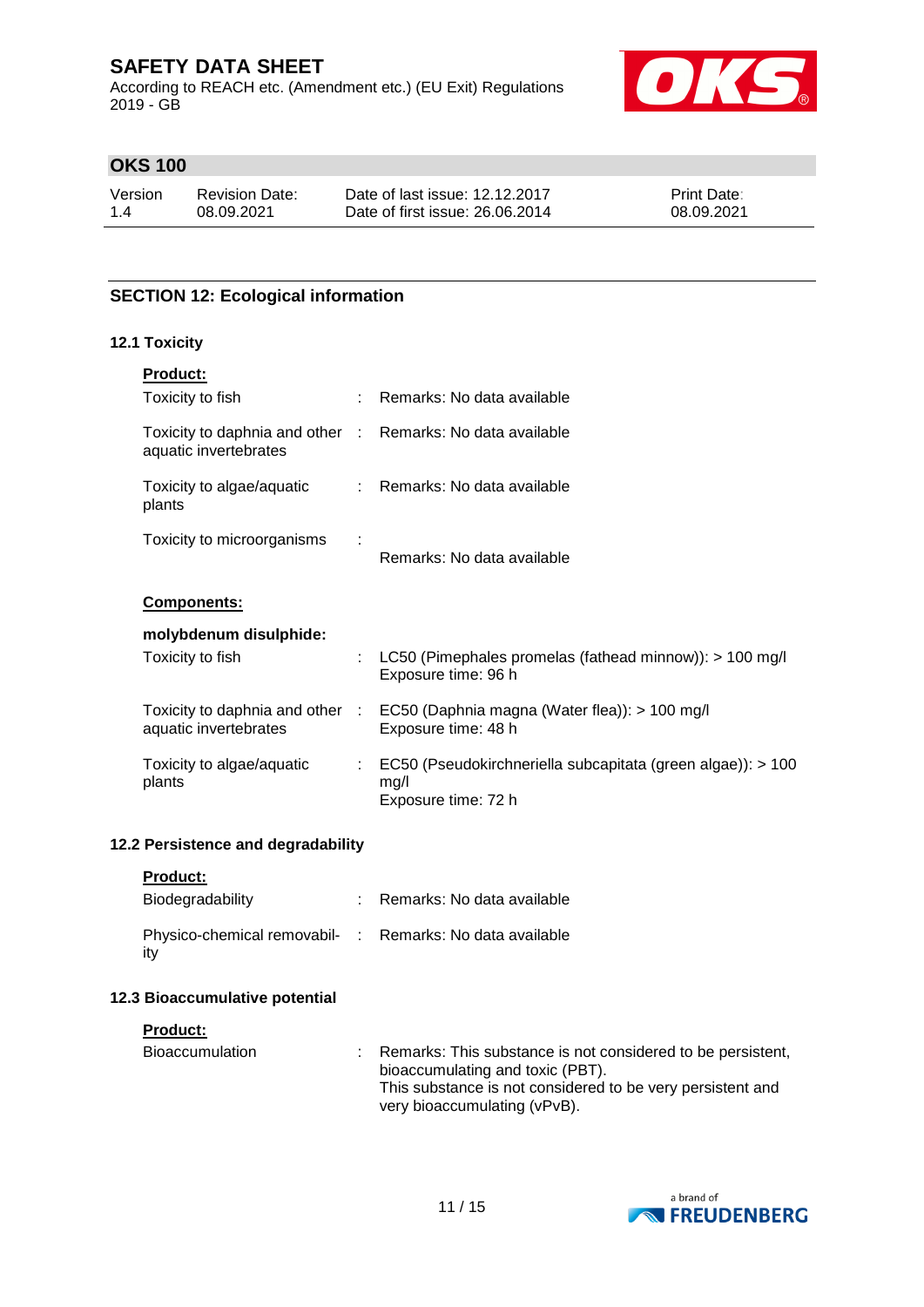According to REACH etc. (Amendment etc.) (EU Exit) Regulations 2019 - GB



## **OKS 100**

| Version | <b>Revision Date:</b> | Date of last issue: 12.12.2017  | <b>Print Date:</b> |
|---------|-----------------------|---------------------------------|--------------------|
| 1.4     | 08.09.2021            | Date of first issue: 26,06,2014 | 08.09.2021         |

### **12.4 Mobility in soil**

### **Product:**

| Mobility                                           | : Remarks: No data available |
|----------------------------------------------------|------------------------------|
| Distribution among environ-<br>mental compartments | : Remarks: No data available |

### **12.5 Results of PBT and vPvB assessment**

### **Product:**

| Assessment                 | : This substance/mixture contains no components considered<br>to be either persistent, bioaccumulative and toxic (PBT), or<br>very persistent and very bioaccumulative (vPvB) at levels of<br>0.1% or higher |
|----------------------------|--------------------------------------------------------------------------------------------------------------------------------------------------------------------------------------------------------------|
| 12.6 Other adverse effects |                                                                                                                                                                                                              |
| <b>Product:</b>            |                                                                                                                                                                                                              |

| Endocrine disrupting poten-<br>tial    | : The substance/mixture does not contain components consid-<br>ered to have endocrine disrupting properties according to<br>REACH Article 57(f) or Commission Delegated regulation<br>(EU) 2017/2100 or Commission Regulation (EU) 2018/605 at<br>levels of 0.1% or higher. |
|----------------------------------------|-----------------------------------------------------------------------------------------------------------------------------------------------------------------------------------------------------------------------------------------------------------------------------|
| Additional ecological infor-<br>mation | $\therefore$ No information on ecology is available.                                                                                                                                                                                                                        |

### **SECTION 13: Disposal considerations**

| 13.1 Waste treatment methods |   |                                                                                                                                                                        |
|------------------------------|---|------------------------------------------------------------------------------------------------------------------------------------------------------------------------|
| Product                      | ÷ | The product should not be allowed to enter drains, water<br>courses or the soil.                                                                                       |
|                              |   | Waste codes should be assigned by the user based on the<br>application for which the product was used.                                                                 |
| Contaminated packaging       | ÷ | Packaging that is not properly emptied must be disposed of as<br>the unused product.<br>Dispose of waste product or used containers according to<br>local regulations. |
|                              |   | The following Waste Codes are only suggestions:                                                                                                                        |
| Waste Code                   |   | unused product                                                                                                                                                         |

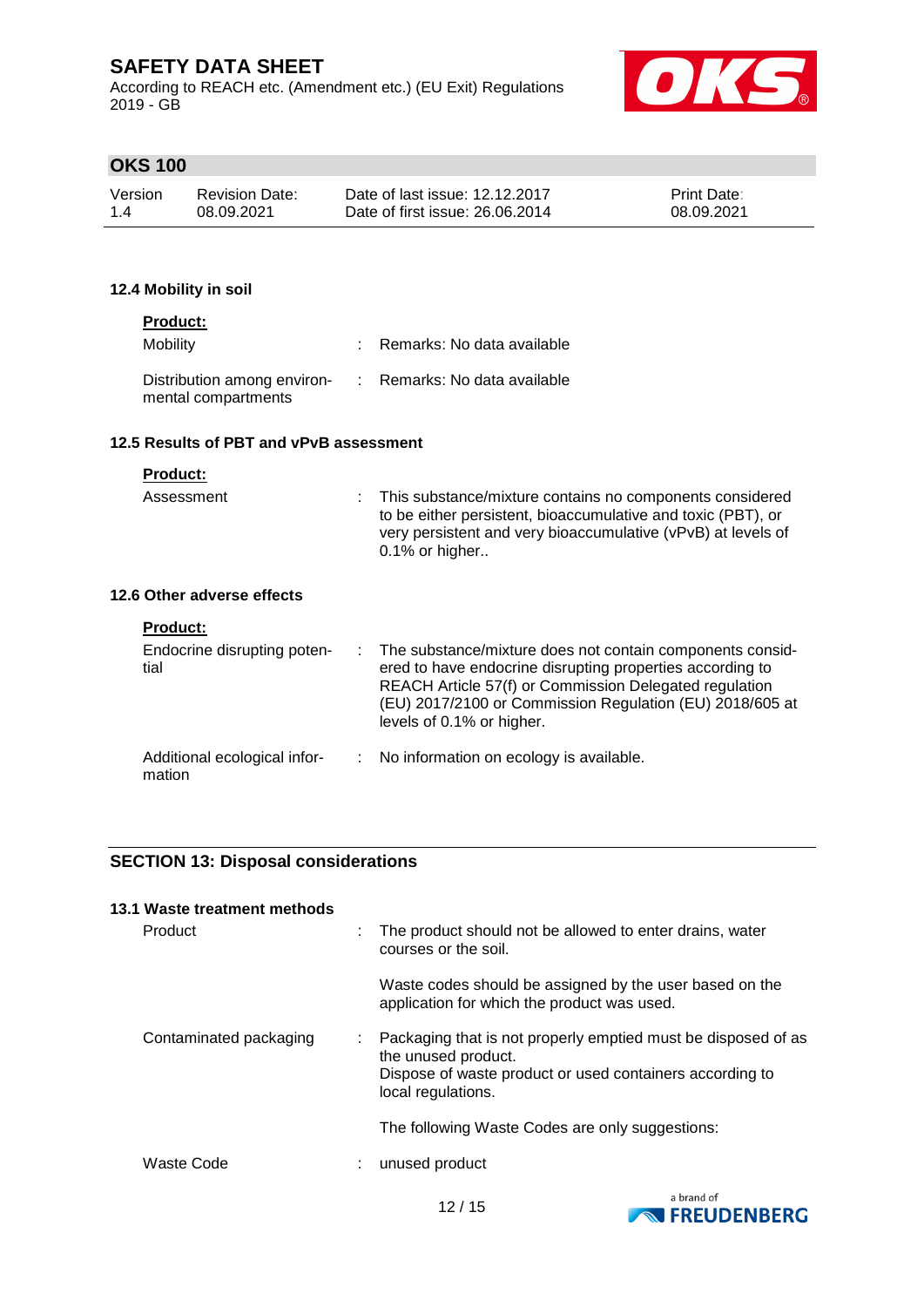According to REACH etc. (Amendment etc.) (EU Exit) Regulations 2019 - GB



## **OKS 100**

| Version | <b>Revision Date:</b> | Date of last issue: 12.12.2017  | <b>Print Date:</b> |
|---------|-----------------------|---------------------------------|--------------------|
| 1.4     | 08.09.2021            | Date of first issue: 26,06,2014 | 08.09.2021         |

06 06 03, wastes containing sulphides other than those mentioned in 06 06 02

uncleaned packagings 15 01 10, packaging containing residues of or contaminated by hazardous substances

### **SECTION 14: Transport information**

#### **14.1 UN number**

Not regulated as a dangerous good

#### **14.2 UN proper shipping name**

Not regulated as a dangerous good

### **14.3 Transport hazard class(es)**

Not regulated as a dangerous good

#### **14.4 Packing group**

Not regulated as a dangerous good

#### **14.5 Environmental hazards**

Not regulated as a dangerous good

#### **14.6 Special precautions for user**

Not applicable

#### **14.7 Transport in bulk according to Annex II of Marpol and the IBC Code**

Remarks : Not applicable for product as supplied.

### **SECTION 15: Regulatory information**

#### **15.1 Safety, health and environmental regulations/legislation specific for the substance or mixture**

| REACH - Restrictions on the manufacture, placing on<br>the market and use of certain dangerous substances,<br>preparations and articles (Annex XVII) | Not applicable                                                                                                                   |
|------------------------------------------------------------------------------------------------------------------------------------------------------|----------------------------------------------------------------------------------------------------------------------------------|
| REACH - Candidate List of Substances of Very High<br>Concern for Authorisation (Article 59).<br>(EU SVHC)                                            | : This product does not contain sub-<br>stances of very high concern (Regu-<br>lation (EC) No 1907/2006 (REACH),<br>Article 57). |
| REACH - List of substances subject to authorisation<br>(Annex XIV)<br>(EU. REACH - Annex XIV)                                                        | Not applicable                                                                                                                   |
| Regulation (EC) No 1005/2009 on substances that de-                                                                                                  | Not applicable                                                                                                                   |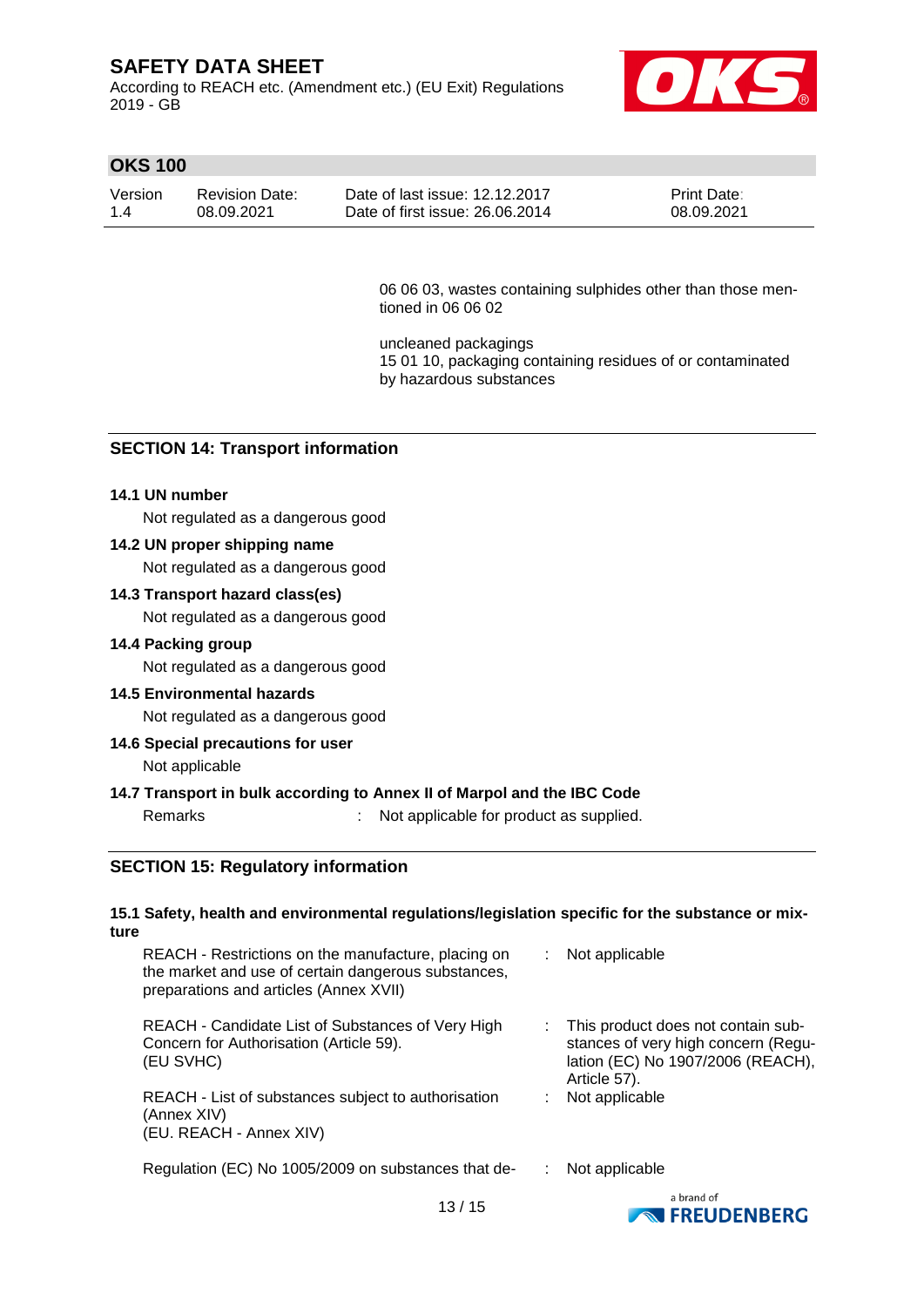According to REACH etc. (Amendment etc.) (EU Exit) Regulations 2019 - GB



## **OKS 100**

| Version | Revision Date: | Date of last issue: 12.12.2017  | <b>Print Date:</b> |
|---------|----------------|---------------------------------|--------------------|
| 1.4     | 08.09.2021     | Date of first issue: 26,06,2014 | 08.09.2021         |

plete the ozone layer (EC 1005/2009)

| Regulation (EU) 2019/1021 on persistent organic pollu-<br>tants (recast)<br>(EU POP)                                                                                 | t.             | Not applicable                                                                                                    |
|----------------------------------------------------------------------------------------------------------------------------------------------------------------------|----------------|-------------------------------------------------------------------------------------------------------------------|
| Regulation (EC) No 649/2012 of the European Parlia-<br>ment and the Council concerning the export and import<br>of dangerous chemicals<br>(EU PIC)                   | ÷.             | Not applicable                                                                                                    |
| Regulation (EU) 2019/1148 on the marketing and use of :<br>explosives precursors                                                                                     |                | Not applicable                                                                                                    |
| Seveso III: Directive 2012/18/EU of the European :<br>Parliament and of the Council on the control of<br>major-accident hazards involving dangerous sub-<br>stances. |                | Not applicable                                                                                                    |
| Volatile organic compounds<br>$\mathcal{L}$                                                                                                                          | Not applicable | Directive 2010/75/EU of 24 November 2010 on industrial<br>emissions (integrated pollution prevention and control) |

#### **15.2 Chemical safety assessment**

This information is not available.

### **SECTION 16: Other information**

#### **Full text of other abbreviations**

| GB EH40        | : UK. EH40 WEL - Workplace Exposure Limits               |
|----------------|----------------------------------------------------------|
| GB EH40 / TWA  | : Long-term exposure limit (8-hour TWA reference period) |
| GB EH40 / STEL | : Short-term exposure limit (15-minute reference period) |

ADN - European Agreement concerning the International Carriage of Dangerous Goods by Inland Waterways; ADR - European Agreement concerning the International Carriage of Dangerous Goods by Road; AIIC - Australian Inventory of Industrial Chemicals; ASTM - American Society for the Testing of Materials; bw - Body weight; CLP - Classification Labelling Packaging Regulation; Regulation (EC) No 1272/2008; CMR - Carcinogen, Mutagen or Reproductive Toxicant; DIN - Standard of the German Institute for Standardisation; DSL - Domestic Substances List (Canada); ECHA - European Chemicals Agency; EC-Number - European Community number; ECx - Concentration associated with x% response; ELx - Loading rate associated with x% response; EmS - Emergency Schedule; ENCS - Existing and New Chemical Substances (Japan); ErCx - Concentration associated with x% growth rate response; GHS - Globally Harmonized System; GLP - Good Laboratory Practice; IARC - International Agency for Research on Cancer; IATA - International Air Transport Association; IBC - International Code for the Construction and Equipment of Ships carrying Dangerous Chemicals in Bulk; IC50 - Half maximal inhibitory concentration; ICAO